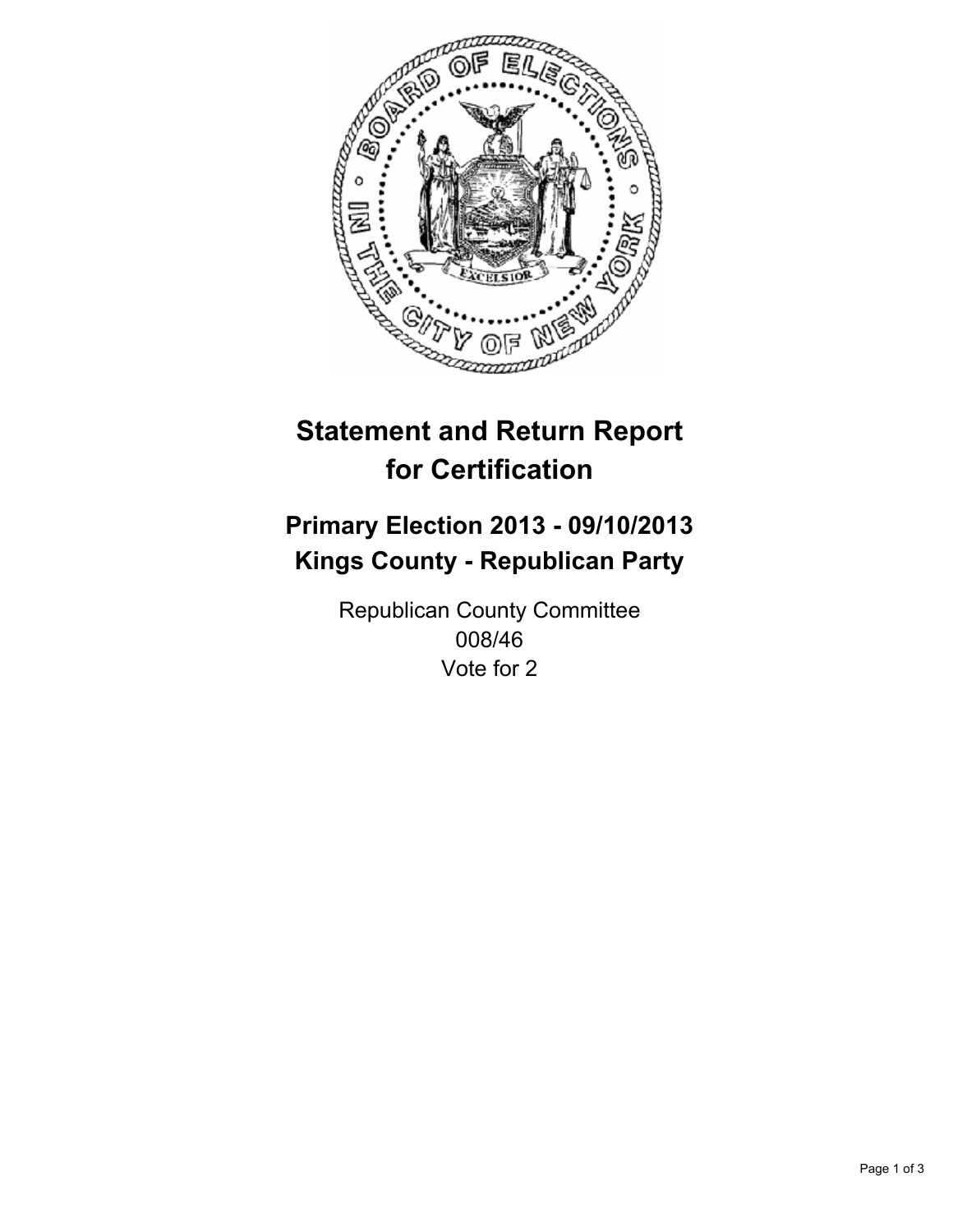

### **Assembly District 46**

| <b>EMERGENCY</b>       | 0        |
|------------------------|----------|
| ABSENTEE/MILITARY      | 3        |
| <b>FEDERAL</b>         | 0        |
| SPECIAL PRESIDENTIAL   | 0        |
| AFFIDAVIT              | $\Omega$ |
| ANATOLIY NESTERENKO    | 5        |
| <b>SANDRA BRENNER</b>  | $\Omega$ |
| <b>SUSANNA VISHNEV</b> | 3        |
| <b>ANTHONY AMAROSA</b> |          |
| <b>Total Votes</b>     | 9        |